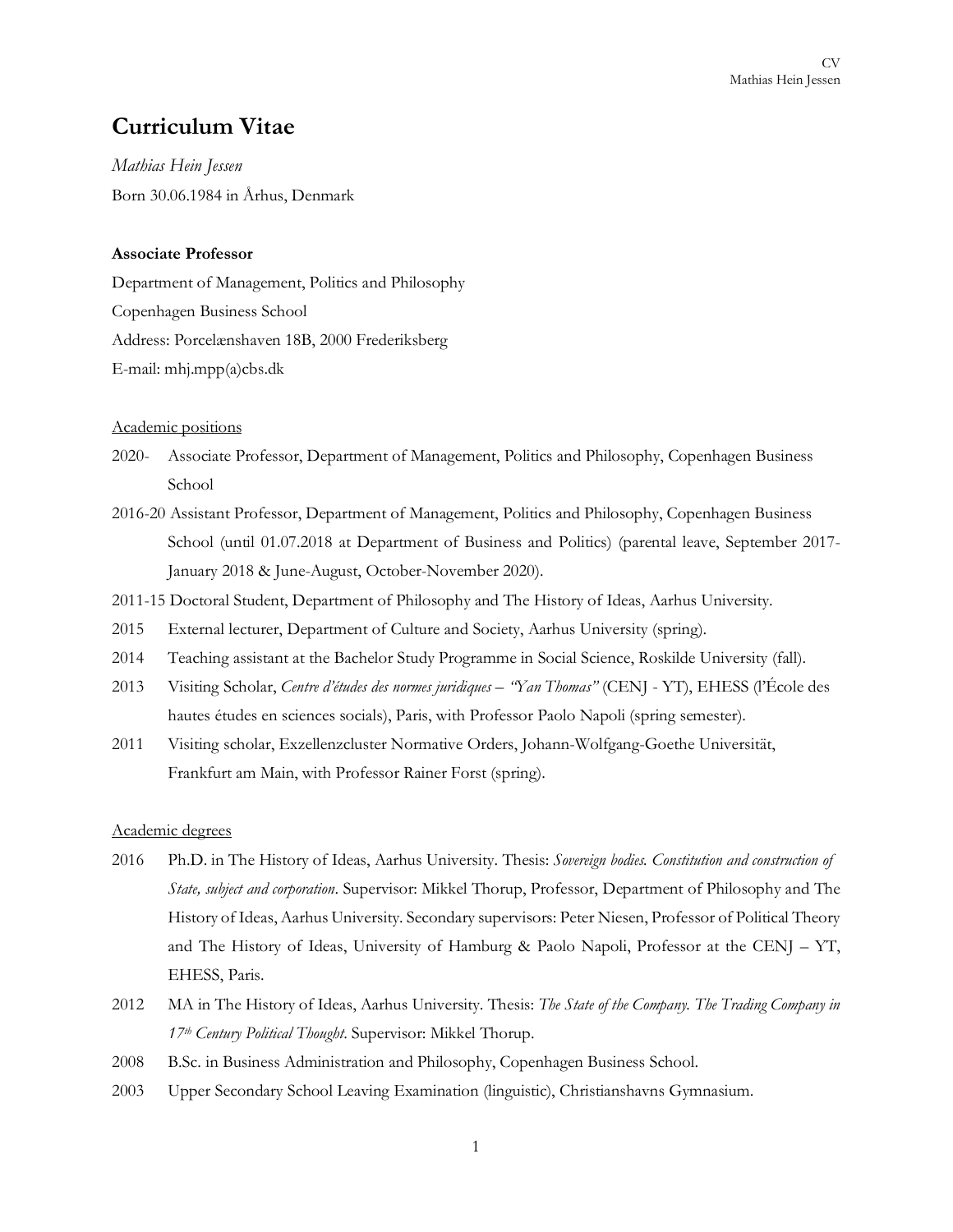# Languages

Danish (native), English and German (fluent), Swedish, Norwegian and French (proficient), Spanish (lesser degree), Latin (basic knowledge).

# Academic interests

State; corporation; sovereignty; association; democracy; governance; history of political and economic thought; law; legal history; (political) sociology; business in society; political and economic theology; organization; government; administration; civil society; political philosophy; political thought; political theory; neoliberalism.

# Peer-reviewer

*Theory, Culture & Society; American Political Science Review*; *Voluntas – International Journal of Voluntary and Nonprofit Organizations; Ephemera – Theory & Politics in Organization, Systems Research and Behavioral Science; K&K – Kultur & Klasse; Slagmark – Tidsskrift for idéhistorie, Aarhus University Press.*

# Grants

- 2020 CBS Strategic Thematic Initiative: *Transformational Economies and Societies* (800.000 DKK/€107.500)
- 2020 CBS Strategic Thematic Initiative: *The Nordic Model of Governance* (250.000 DKK/€33.500)
- 2019 ReNEW (Reimagining Norden in an Evolving World) (NordForsk) grant for workshop, *Neoliberalism in the Nordics – developing an absent theme*, CBS, 2-3 December 2019 (approximately €5.400).
- 2019 Post doc-grant (2 years), research project Comparative Perspectives on Associative Governance in Norden, CBS Center for Civil Society Studies, funded by the RealDania and Tuborg Foundation.
- 2016 Post doc-grant (2 years), research-project CISTAS (Civil Society in the Shadow of the State), funded by the Carlsberg Foundation.
- 2013 Grant for research stay at the EHESS, Paris from the Augustinus-Foundation & Knud Højgaard Foundation (approximately €2750).
- 2011 Erasmus Scholarship, University of Frankfurt, Excellenzcluser Normative Orders (March-July).
- 2011 PhD Scholarship, Faculty of Arts, Aarhus University.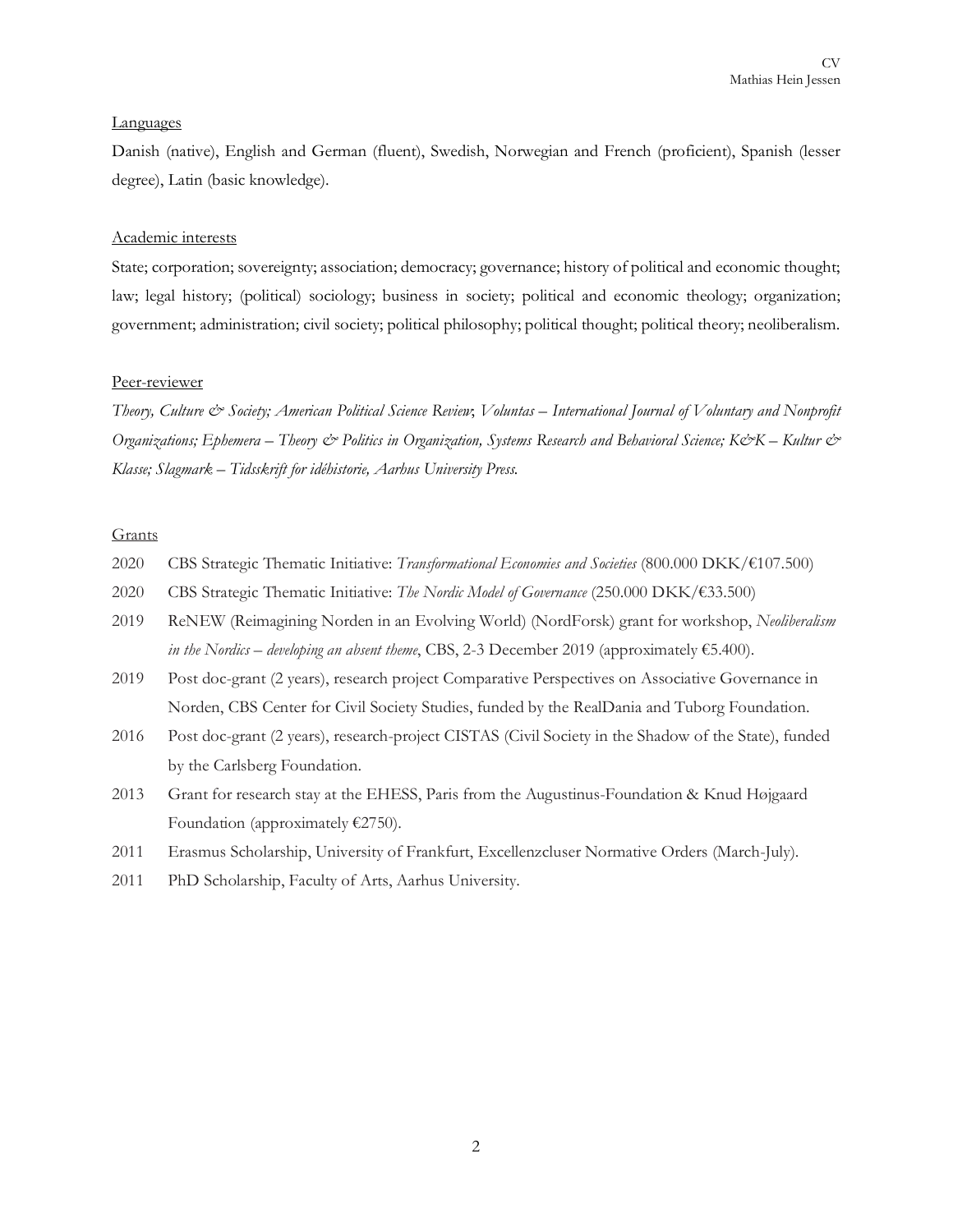# **Publications**

## PhD-dissertation

1. **Jessen, M.H.** (2015) *Sovereign bodies. Constitution and construction of State, subject and corporation*,

Department of Philosophy and The History of Ideas, Aarhus University. Defended 30.03.2016. Assessment Committee: Professor Mark Neocleous, Brunell University; Professor Marieke de Goede, Amsterdam University & Associate Professor Morten Haugaard Jeppesen, Aarhus University (chairman).

## Peer-reviewed journal articles

- 2. **Jessen, M.H.** (2020). "Civil Society in the Shadow of the Neoliberal State. Corporations as the Primary Subjects of (Neoliberal) Civil Society". *International Journal of Politics, Culture, and Society* (online first 27.08), https://doi.org/10.1007/s10767-020-09376-2.
- 3. **Jessen, M.H.** & Eggers, N.v. (2020). "Governmentality and Statification. Towards a Foucauldian Theory of the State", *Theory, Culture & Society*, vol. 37, issue 1, pp. 53-72, DOI: 10.1177/0263276419849099.
- 4. **Jessen, M.H.** (2019). "Rescuing Welfare Society. Political Strategies for Mobilizing Civil Society in Denmark, 2010-2018", *VOLUNTAS: International Journal of Voluntary and Nonprofit Organization*, vol. 39, Issue 2, pp. 369-380. DOI:10.1007/s11266-018-00064-6.
- 5. **Jessen, M.H.** (2018). "Civilsamfund som værdi og ressource. Konstruktionen af civilsamfund og frivillighed i danske civilsamfundsstrategier, 2010-2017", *Dansk Pædagogisk Tidsskrift*, nr 4, *Frivillighed og velfærdsarbejde*, s. 26-34.
- 6. **Jessen, M.H.** (2017). "Statens livsnødvendige cirkulation. Handel som livsvigtigt princip for den moderne stat" (The vital circulation of the state. Trade as a vital principle of the modern state),  $K\ddot{\mathscr{O}}K$ *– Kultur & Klasse*, 124, *Handel*, pp. 71-88.
- 7. **Jessen, M.H.** (2015). "Forvaltningen af det bestående. Guvernementalitet, regering og økonomi hos Giorgio Agamben" (The administration of the given. Governmentality, government and economy in Giorgio Agamben) in *Slagmark – Tidsskrift for idéhistorie*, 72, *Giorgio Agamben*, pp. 17-35.
- 8. **Jessen, M.H.** (2013). "The practico-inertia of institutional practices" *LIR.journal* (Journal for Literature, History of Ideas and Religion, University of Gothenburg, Sweden), 3(2013), pp. 7-19.
- 9. **Jessen, M.H.** & Eggers, N.v. (2013). "Kongen hersker, men regerer ikke. Guvernementalitet, statificering og statspraksis hos Foucault" (The king rules, but does not govern. Governmentality, statification and statepractice in Foucault), *Slagmark – Tidsskrift for Idéhistorie*, 66, *Michel Foucault*, pp. 89-107.
- 10. **Jessen, M.H.** (2013). "De retslige, administrative og normative dispositivers autonomi. Interview med Paolo Napoli" (The autonomy of legal, administrative and normative dispositifs. Interview with Paolo Napoli), in *Slagmark – Tidsskrift for idéhistorie,* nr. 66, *Michel Foucault*, pp. 109-125.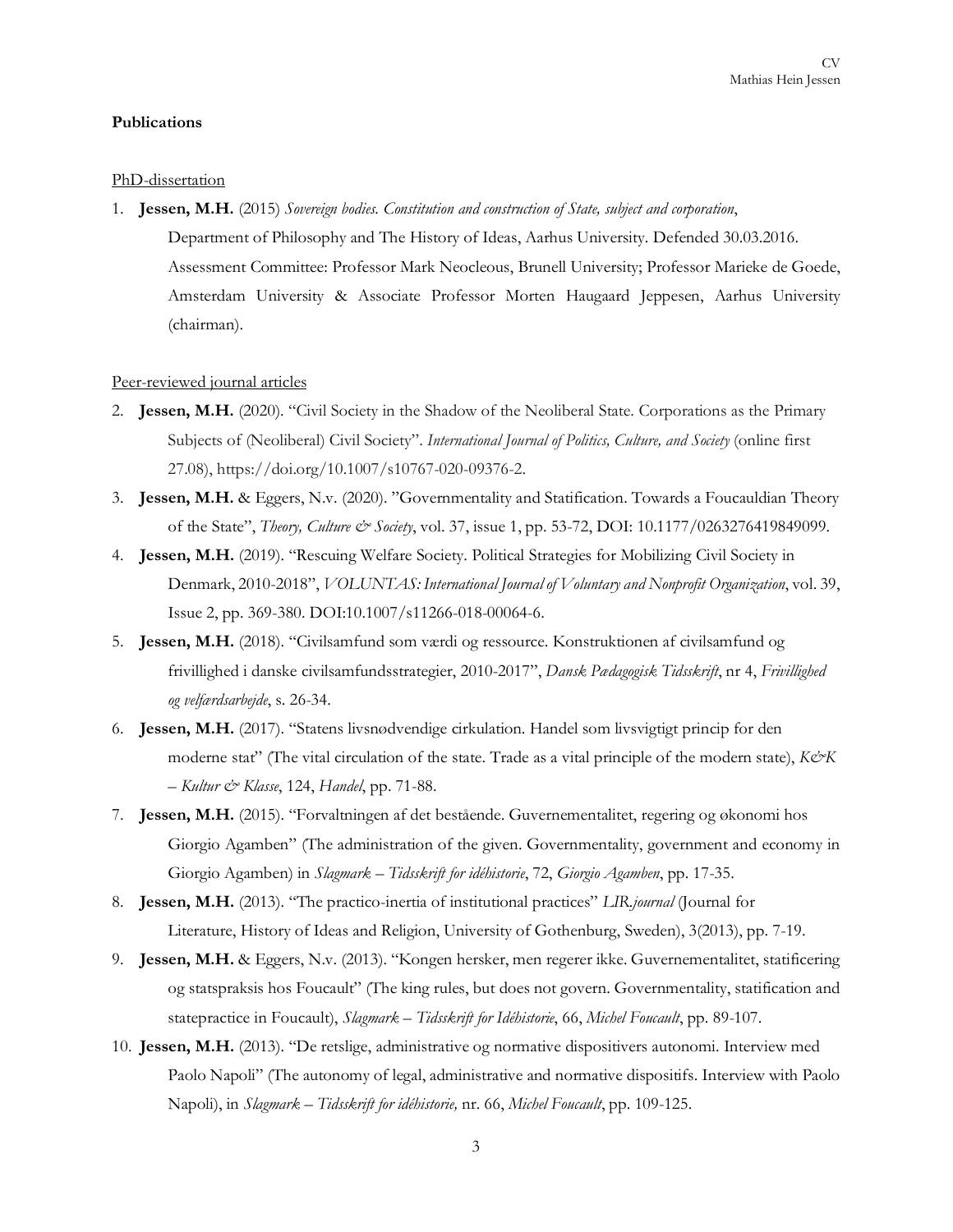- 11. **Jessen, M.H.** (2012). "The State of the Company. Companies, Colonies & Corporations in *Leviathan*", *Journal of Intellectual History and Political Thought*, 1(1), pp. 56-85.
- 12. **Jessen, M.H.** (2012). "Kan et privat firma føre en retfærdig krig?. Hugo Grotius og det Hollandske Østindiske Kompagni" (Can a private company wage a just war? – Hugo Grotius and The Dutch East India Company), *Slagmark – Tidsskrift for idéhistorie*, nr. 63, *Krig* (War), pp. 49-63.
- 13. **Jessen, M.H.** (2010). "Den filosofiske politiker. Frederik den Store og statsræsonen" (The Philosophical Politician. Frederick the Great and the Reason of State) in *Slagmark – Tidsskrift for idéhistorie*, nr. 59, *Den politiske filosof* (The political philosopher), pp. 55-69.

## Peer-reviewed book chapters

- 14. **Jessen, M.H.** (2021). "Civilsamfundet i velfærdsstatens skygge Velfærdsstaten og det gode civilsamfund", in Lars Bo Kaspersen & Liv Egholm (eds), *Kampen om civilsamfundet – som begreb og realitet*, København: Hans Reitzels Forlag (forthcoming).
- 15. **Jessen, M.H.** & Hansen, A.D. (2020) "Analysestrategi med Foucault og Laclau Civilsamfundet som styringsteknologi og flydende betegner" (Analytical strategy with Foucault and Laclau – Civil society as governmental technology and floating signifier), in Justine Grønbek Pors & Emil Husted (eds.) *Eklektiske analystestrategier* (Eclectic analytical strategies), København: Nyt fra Samfundsvidenskaberne, pp. 63-86.
- 16. **Jessen, M.H.** (2020). "Civil Society in the Shadow of the Welfare State", in Lars Bo Kaspersen & Liv Egholm (eds.), *Civil Society Between Concepts and Empirical Grounds*: *A Processual-Relational Attitude to Civil Society*, London: Routledge.
- 17. **Jessen, M.H.** (2016). "Trade is a Kind of Warfare. Corporations and Mercantilism in the Thought of Josiah Child", in Mikkel Thorup (ed.), *Intellectual History of Economic Normativities*, Basingstoke: Palgrave Macmillan, pp. 41-55.

# Peer-reviewed edited journals

- 18. **Jessen, M.H.**, Eggers, N.v & Eriksen, C.B (2015). *Slagmark – Tidsskrift for idéhistorie*, 72, *Giorgio Agamben*.
- 19. **Jessen, M.H.** & Eggers, N.v. (2013). *Slagmark – Tidsskrift for idéhistorie*, 66, *Michel Foucault*.
- 20. **Jessen, M.H.**, Hansen, D.M.M & Jensen, M.S. (2012). *Slagmark – Tidsskrift for idéhistorie*, nr. 63, *Krig* (War).

## Book chapters

- 21. **Jessen, M.H. (**2017) "Den dødelige gud. Thomas Hobbes læser Trump" (The mortal god. Thomas Hobbes reads Trump), in Mikkel Thorup (ed.) Uhørt! Idéhistorien læser Trump, Baggrund.
- 22. **Jessen, M.H.** (2014). "Romerret" (Roman Law), in Hans-Jørgen Schanz (ed.) *50 idéer, der ændrede verden* (50 ideas that changed the world), Aarhus Universitetsforlag (Aarhus University Press), pp. 260-267.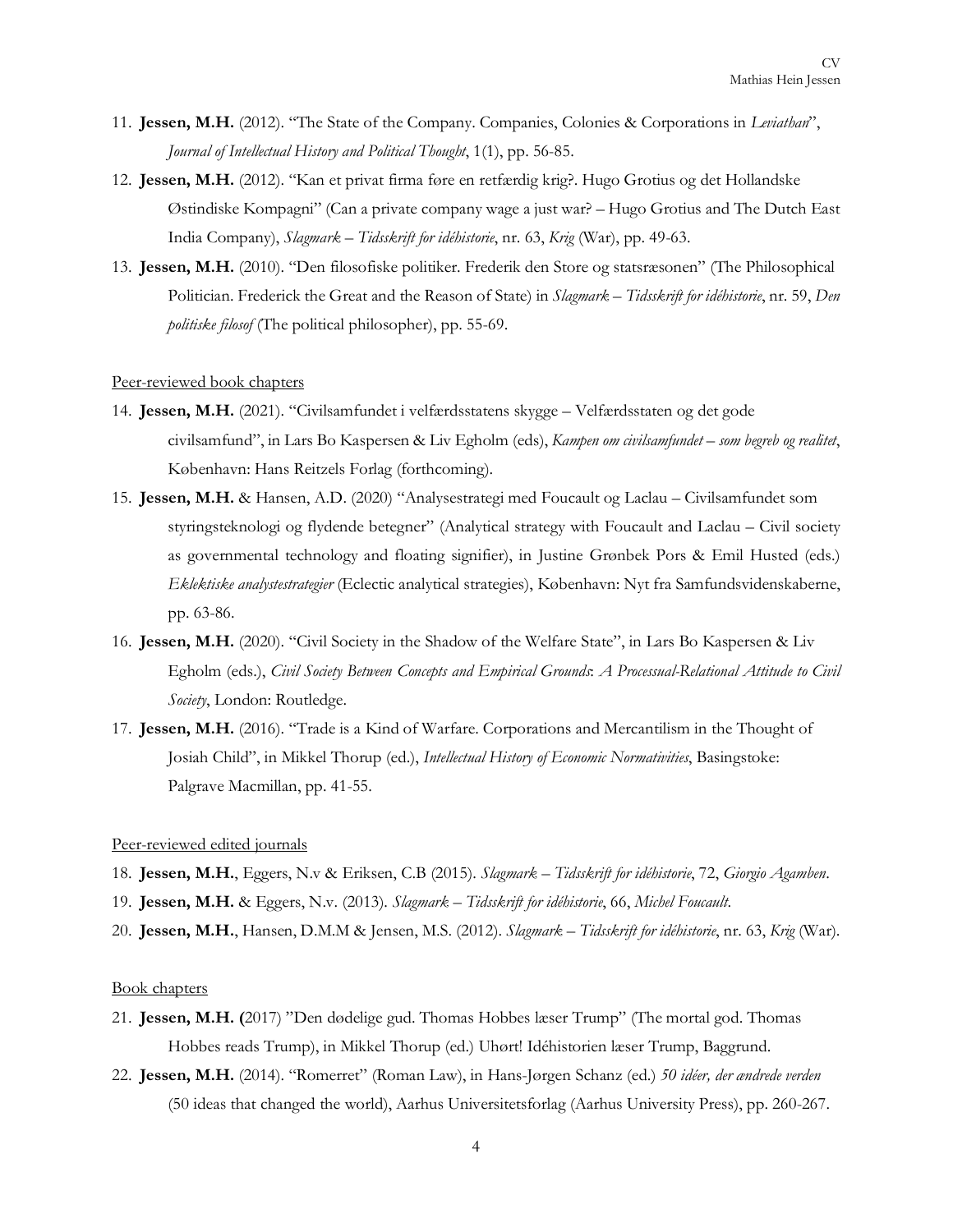23. **Jessen, M.H.** (2013). "Max Horkheimer. Og den kritiske tænknings uafsluttelige dialektik" (Max Horkheimer – and the unending dialectics of critical thinking) in *Marxismen efter Marx. 12 strømninger i det 20. århundrede*, Frederiksberg: Frydenlund Academic, pp. 127-146.

## Edited books

- 24. **Jessen, M.H.**, Flohr, M., Popp-Madsen, B.A. & Jacek, K.M. (2017). *Den Russiske Revolution* (The Russian Revolution), Aarhus: Forlaget Slagmark (Slagmarks Revolutionsserie).
- 25. **Jessen, M.H.**, Thorup, M., Eggers, N.v., Nygaard, B. & Kjærgård, J.R. (2015). *Den Franske Revolution* (The French Revolution), Aarhus: Forlaget Slagmark (Slagmarks Revolutionsserie).
- 26. **Jessen, M.H.**, Johansen, T.P., Jørgensen, E.K., Sørensen, E.B. & Damkjær, N.W. (2013). *Marxismen efter Marx. 12 strømninger i det 20. århundrede*, (Marxism after Marx. 12 Currents in the 20th Century), Frederiksberg: Frydenlund Academic.
- 27. **Jessen, M.H.**, Thorup, M. & Eggers, N.v. (2012). *Den Amerikanske Revolution* (The American Revolution), Aarhus: Forlaget Slagmark (Slagmarks Revolutionsserie).
- 28. **Jessen, M.H.**, Andersen, A.N., Boiesen, J.R. & Blinkenberg, K. (2011). *Venstrefløjens nye tænkere. En introduktion* (The New Thinkers on the Left. An Introduction), Aarhus: Forlaget Slagmark.

# Other articles and on-line publications

- 29. **Jessen, M.H.** (2020). "The Corporate State", The Transnational Institute, State of Power 2020, theme: The Corporation. https://www.tni.org/en/publication/the-corporate-state.
- 30. **Jessen, M.H.** (2017). "Statens krop", Friktion Magasin for køn, krop og kultur, nr. 12, årg. 4, *Bodies*, https://friktionmagasin.dk/statens-krop-e810e2c00d0d.
- 31. **Jessen, M.H. (**2017). "Should Civil Society Be Political? The Political Role of Civil Society in Light of the Refugee Crisis", *Department of Business and Politics Blog*, http://blog.cbs.dk/dbp/.
- 32. **Jessen, M.H.** (2016). "Hvilket Folk er Folkemødet til for?", Atlas magasin, atlasmag.dk.
- 33. **Jessen, M.H.** (2016). "Du kan takke Romerriget for, at du skal følge loven", www.videnskab.dk, Forskerzonen.
- 34. **Jessen, M.H.**, Thorup, M., Eggers, N.v., Nygaard, B. & Kjærgård, J.R. (2015) "Det er ikke en revolte, det er en revolution", www.baggrund.com.
- 35. **Jessen, M.H.** (2014). "Vær realist, kræv det umulige", *Nyt Fokus – fra økonomisk vækst til bæredygtig udvikling*, nr. 2 – October 2014, pp. 24-26.
- 36. **Jessen, M.H.** (2014). "Til rekonstruktionen af luttens omfangslogiske status Lutten som regeringsparadigme", *Semikolon – tidsskrift for idéhistorie, filosofi og semiotik* (Semikolon – Journal for the history of ideas, philosophy and semiotics, Aarhus University), nr. 26, årgang 14, *Musik*, pp. 27-35.
- 37. **Jessen, M.H.** (2013). "Klosteret byen firmaet ?. Om priviligerede steder for økonomisk og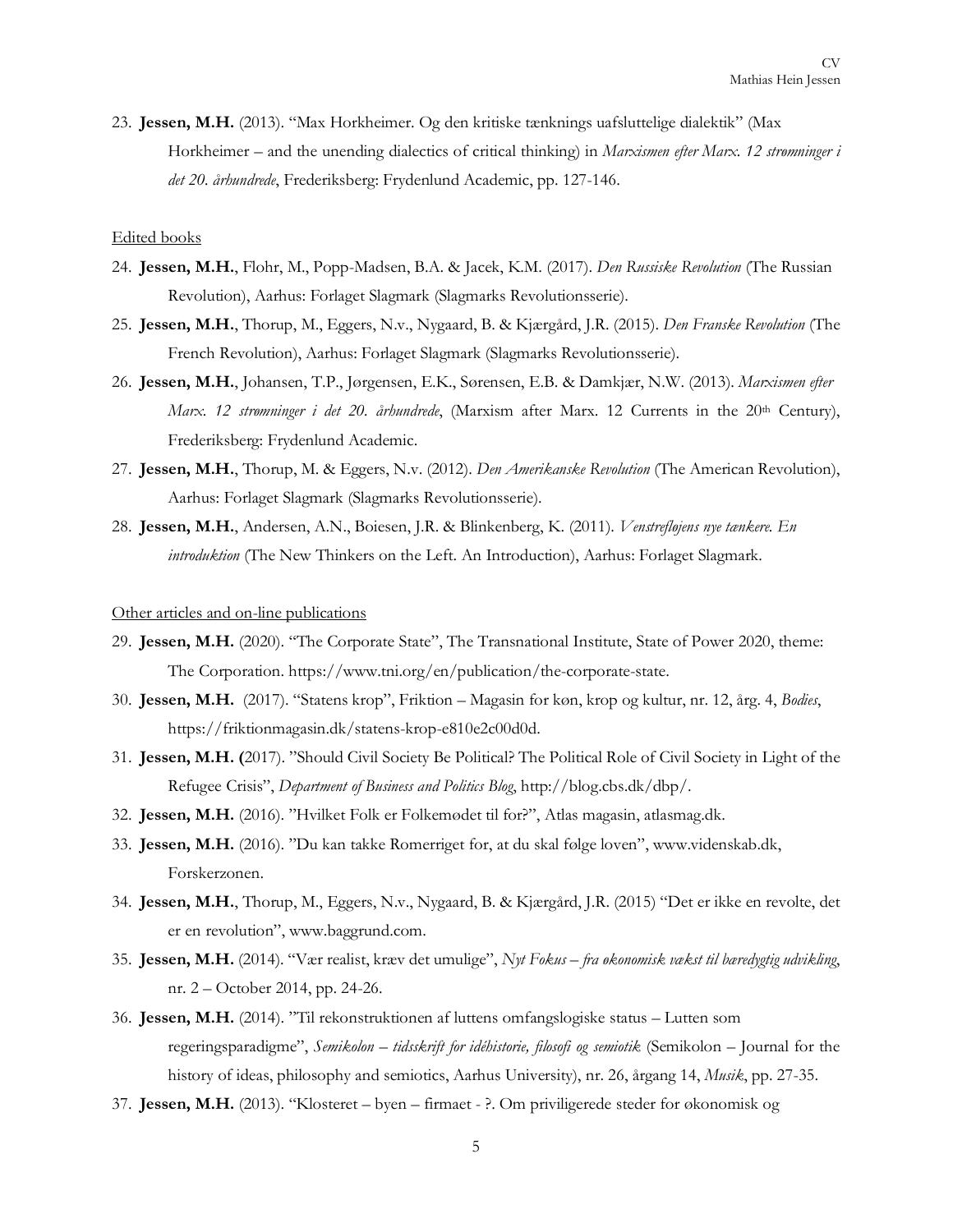politisk praksis" *Semikolon – tidsskrift for idéhistorie, filosofi og semiotik*, nr. 25, årgang 13, pp. 25-34.

- 38. **Jessen, M.H.**, Johansen, T.P., Jørgensen, E.K., Sørensen, E.B. & Damkjær, N.W. (2013)."Marxismen efter Marx", www.baggrund.com.
- 39. **Jessen, M.H.** (2013). "Hvem bestemmer over det åbne hav?", www.baggrund.com.
- 40. **Jessen, M.H.**, Thorup, M. & Eggers, N.v. (2012). "Den amerikanske revolution. Revolution med paryk på", www.baggrund.com.
- 41. **Jessen, M.H.** (2010). "Kritikkens (u)mulighed Superflex som sociale entreprenører", Turbulens.net – Forum for samtidsrefleksion.

#### Review articles

- 42. **Jessen, M.H.** (2016). Review of Knut Ove Eliasson, *Foucault's begreper* (Spartacus Forlag/Scandinavian Academic Press 2016), *Nordic Journal of Aesthetics*, no. 52, pp. 105-113.
- 43. **Jessen, M.H.** (2015). "Korporativ suverænitet", *Slagmark – Tidsskrift for idéhistorie*, nr. 66, *Giorgio Agamben*. Review of Joshua Barkan, *Corporate Sovereignty – Law and Government under Capitalism* (Minnesota University Press 2013), pp. 192-94.
- 44. **Jessen, M.H.** (2015). "Giorgio Agambens politiske filosofi", *Slagmark – Tidsskrift for idéhistorie*, nr. 66, *Giorgio Agamben*. Review of Rasmus Ugilt, *Giorgio Agamben: Political Philosophy* (Humanities Ebooks 2014), pp. 189-191.
- 45. **Jessen, M.H.** (2015). "Midler uden mål", *Slagmark – Tidsskrift for idéhistorie*, nr. 66, *Giorgio Agamben*. Review of the Danish translation of Giorgio Agamben's *Means without end* (Forlaget Wunderbuch 2015), pp. 186-88.
- 46. **Jessen, M.H.** (2012) "Agamben, Agamben og mere Agamben: eden og nøgenheden", *Slagmark – Tidsskrift for idéhistorie*, nr. 65, *Helte og skurke*. Review of the Danish translations of Giorgio Agamben's *The sacrament of language* (Forlaget Wunderbuch 2012) and *Nudities* (Forlaget Anis 2012), pp. 184-88.
- 47. **Jessen, M.H.** (2012). "Suverænt?", *Slagmark – Tidsskrift for idéhistorie*, nr. 64, *Praksis*, , Review of Quentin Skinner & Hent Kalmo (ed.), *Sovereignty in Fragments – The Past Present and Future of a Contested Concept*  (Cambridge University Press 2010), pp. 162-63
- 48. **Jessen, M.H.** (2011) "Magten i det politiske sprog", *Slagmark – Tidsskrift for idéhistorie*, nr. 60, *Historiepolitik*, pp. 208-210. Review of the Danish translation of Victor Klemperer's *LTI – Lingua Tertii Imperii*  (Forlaget tekst og tale 2010), pp. 208-210.
- 49. **Jessen, M.H. (**2010). "Oplysning om oplysningen", *Slagmark – Tidsskrift for idéhistorie*, nr. 59, *Den politiske filosof*. Review of Jonathan Israel, *A Revolution of the Mind* (Princeton University Press 2010), pp. 173-175.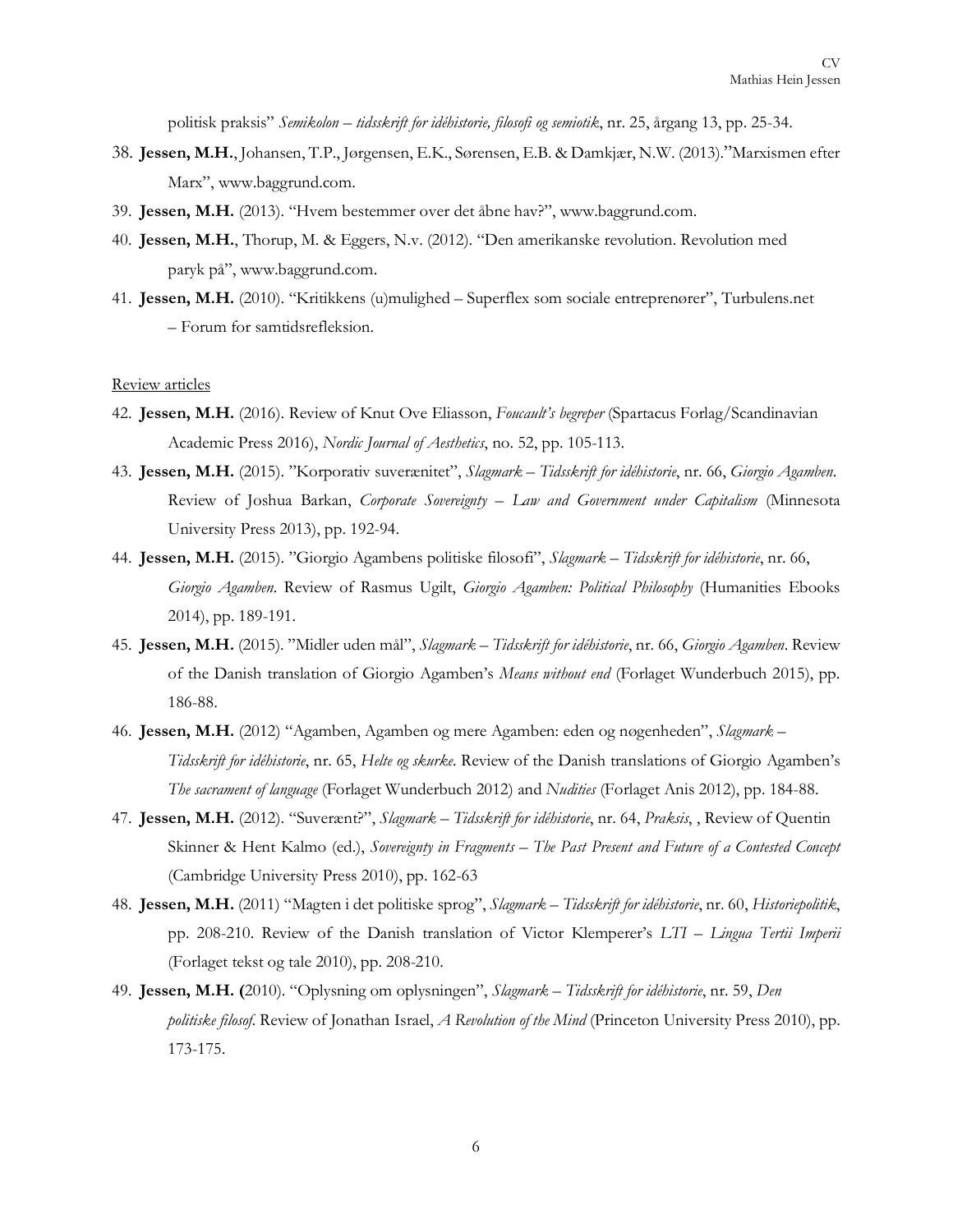# **Editorial positions**

- 2012- Co-editor of the book series *Revolutions* at Forlaget Slagmark (Slagmarks revolutionsserie).
- 2011-18 Member of the editorial board of *Slagmark – Tidsskrift for idéhistorie* (Danish Journal of the History of Ideas). In charge of the publishing section: Forlaget Slagmark.
- 2012 Editor-in-chief of *Slagmark – Tidsskrift for idéhistorie*.

## **Teaching**

- 2020- Teaching, *Magt og kommunikation* (Power and communication), Cand. Soc. in Political Communication and Leadership, CBS
- 2019- Coordinating and teaching, *Strategi og samtidsdiagnostik* (Strategy and contemporary diagnostics), BSc in Business Administration and Communication, CBS
- 2019- Teaching, *Fundamentals of Social Theory*, BSc in Business Administration and Sociology, CBS
- 2017-19Coordinating and teaching, *Theories of Contemporary Society 1*, BSc in Business Administration and Sociology, CBS
- 2017-18Coordinating and teaching, *Philosophy of Science*, BSc in Business Administration and Sociology & BSc in Business Administration and Psychology, CBS
- 2015 Coordinating and teaching, *Economy in Society II* & *Ideas of Time and History*, Bachelor Supplementary Education in Cultural Analysis of Society and Economy (CASE), and *Sociologisk kulturanalyse* (Sociological Cultural Analysis), Bachelor Supplementary Education in Sociology, Department of Culture and Society, Aarhus University
- 2014 Teaching Assistant at the Bachelor Study Programme in Social Sciences at Roskilde University. Teaching Sociology, Philosophy of Science and supervising group projects
- 2010-12 As PhD Student and Teaching Assistant at The History of Ideas, Department of Culture and Society, Aarhus University: Global Perspectives on the History of Ideas – Colonial Empires (MA), The History of Political and Economic Ideas and The History of Philosophy (BA)

#### **Organization**

- 2019 Organizing the workshop *Neoliberalism in the Nordics – Developing an absent theme*, CBS, 2-3 December (funded by ReNEW)
- 2019 Organizing the panel *Neoliberalism in the Nordics – Developing an absent theme*, SASE (Society for the Advancement of Socio-Economics) Annual Conference, New School, New York, 27-29 June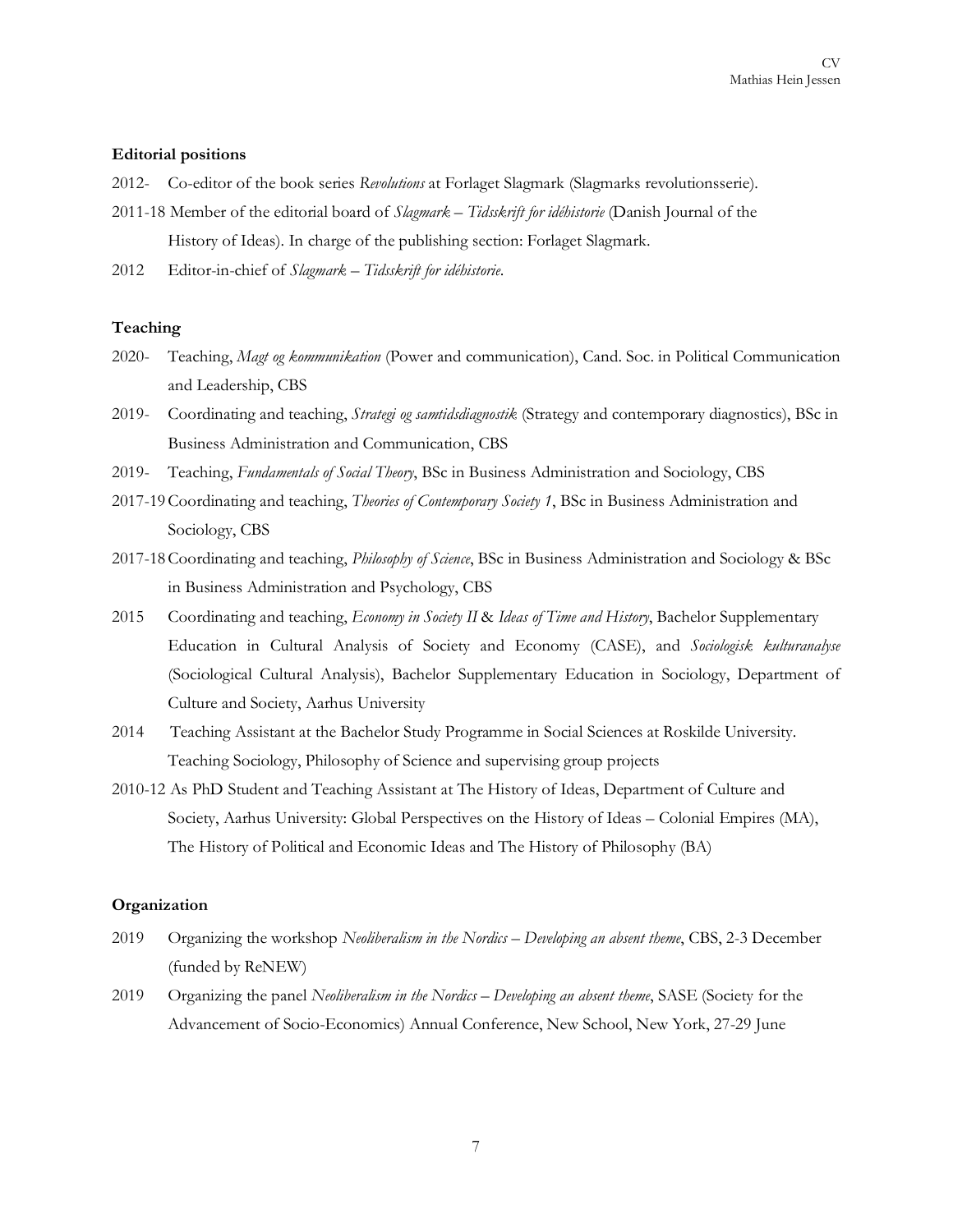- 2017 Organizing the workshop *Should Civil Society be Political? The Political Role of Civil Society in Light of the Refugee Crisis*, CISTAS (Civil Society in the Shadow of the State) practitioner workshop, Vartov, Copenhagen
- 2014 Organizing the seminar *Agamben after 2007: Theology, administration and method*, Aarhus University
- 2012-14Organizer of the *Colloqium of The History of Ideas*, Aarhus University
- 2010-12Coordinator of the study circles *Political Normativity* and *War, Order & Sovereignty*, Nordic Summer University (organizing winter meetings and summer session)
- 2011 Co-organizing the seminar *Global perspectives on intellectual history*, Oxford University

## **Dissemination and media appearances**

- 2020 Interview, newspaper. 'Covid-19 smitter ikke kun mennesker. Den kan også ramme stater og derfor frygter Mette Frederiksen den så meget'. *Altinget*, March 13.
- 2019 Public lecture. "Michel Foucault", *Fransk filosofi i det 20. århundrede*, Folkeuniversitetet Aarhus (DPU), February 26.
- 2018 Podcast: "UHØRT #2: Den dødelige gud Thomas Hobbes læser Trump (af Mathias Hein Jessen), Baggrund podcast, https://soundcloud.com/user-957621566/uhort-2-den-dodelige-gud-thomashobbes-laeser-trump-af-mathias-hein-jessen?in=user-957621566/sets/uhort-1.
- 2016 Newspaper article. "Valgkampen har revolutionære rødder", *Dagbladet Information*, Moderne Tider, Weekend, October 29-30 (with Nicolai von Eggers & Mikkel Thorup).
- 2016 Feature article. "Selskaberne er en del af staten", *Dagbladet Information*, Moderne Tider, Weekend, April 16-17.
- 2016 "Statens suveræne krop", *Dagbladet Information*, Moderne Tider, Weekend, April 16-17 (review of my PhD-defence, by Søren Mau).
- 2016 Public lecture. "Ting i filosofien", *Ting*, Folkeuniversitetet Aarhus (DPU), May 3.
- 2016 Public lecture. "Revolutionernes århundreder", *Verdens historie – Historien om verden*, Folkeuniversitetet Aarhus (DPU), March 8.
- 2015 Public lecture. "Jacques Rancière", *Filosofiens nye tænkere*, Folkeuniversitetet Aarhus (DPU), June 17.
- 2014 Interview, newspaper. "Battle på idéer: Her kommer retfærdigheden fra", *Jyllands-Posten*, October 9.
- 2014 Interview, television. DR2 Deadline, January 17.
- 2013 Feature article. "Skal politikerne altid bare spille spillet?", *Dagbladet Information*, June 12.
- 2013 Interview, newspaper. "Karl Marx' tanker er blevet en ny trend", *Kristeligt Dagblad*, January 17.
- 2013 Interview, radio. P1 morgen, February 22.
- 2010 Feature article. "Der er aldrig en skid der ændrer sig", *Dagbladet Information*, Weekend, July 23-24.